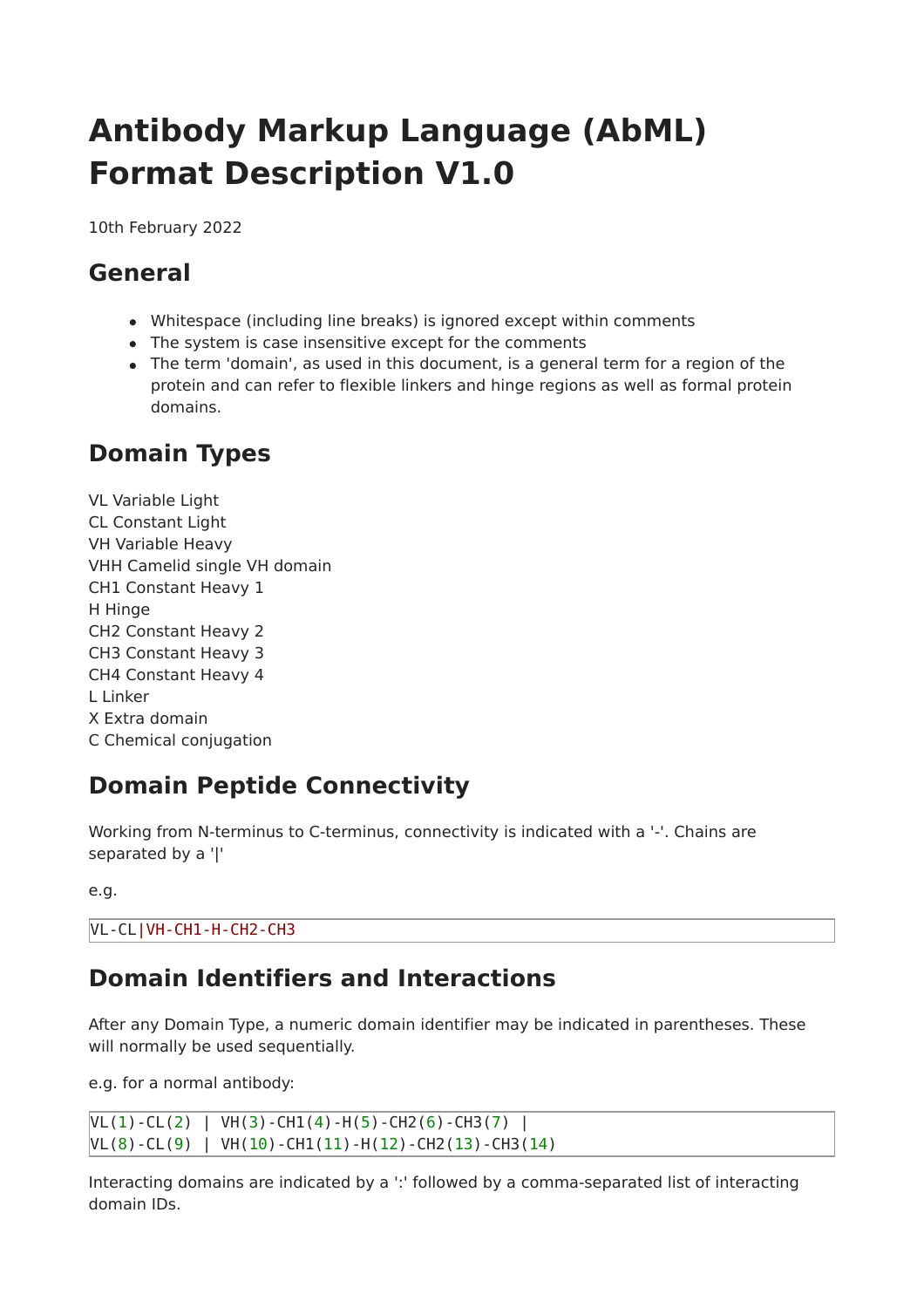e.g. for a normal antibody

```
|VL(1:3) - CL(2:4) | VH(3:1) - CH1(4:2) - H(5:12) - CH2(6:13) - CH3(7:14) |VL(8:10) - CL(9:11) | VH(10:8) - CH1(11:9) - H(12:5) - CH2(13:6) - CH3(14:7)
```
# **Disulfides**

The number of disulfides occurring between interacting domains can be indicated in curly brackets. Note that disulfides must follow an domain interaction indicator.

e.g. for a normal antibody

```
VL(1:3)-CL(2:4){1} | VH(3:1)-CH1(4:2){1}-H(5:12){2}-CH2(6:13)-CH3(7:14) |
VL(8:10) - CL(9:11){1} | VH(10:8) - CH1(11:9){1}-H(12:5){2}-CH2(13:6)-CH3(14:7)
```
# **Specificity**

For multi-specific antibodies, the specificity is indicated with a '.x' after the Domain Type. e.g. VL.a, VL.b. A domain having multiple specificities is indicated with '.x...' e.g. VL.ab for two specificities, etc.

### **Linkers**

Linkers (indicated by an 'L') simply occur within the sequence of domains. A Linker may be followed by (domain ID / interaction) information optionally followed by disulphide information and/or a comment.

The comment keyword LENGTH: is reserved for indicating the length of a linker.

e.g.

- $\bullet$  L(5), L(5:10), L(5:10){1}
- L[LENGTH:20]
- $\bullet$  L(5:10){1}[LENGTH:15]

### **Extra Domains (X)**

An Extra Domain is indicated with the Domain Type X. An Extra Domain may be followed by (domain ID : interaction) information, optionally followed by disulphide information and/or a comment. Typically a [TYPE:xxx] comment will be included to indicate the type of the extra domains. (See **Comments**, below)

# **Chemical Moieties (C)**

Chemical Moieties are chemical cross linkers indicated with the Domain Type C and used to join two or more protein domains (note that these are not conjugation linkers for ADCs).

Chemical Moieties may be followed by (domain ID : interaction) information, optionally followed by a comment. Typically a [TYPE:xxx] comment will be included to indicate the type of the chemical moiety. (See **Comments**, below)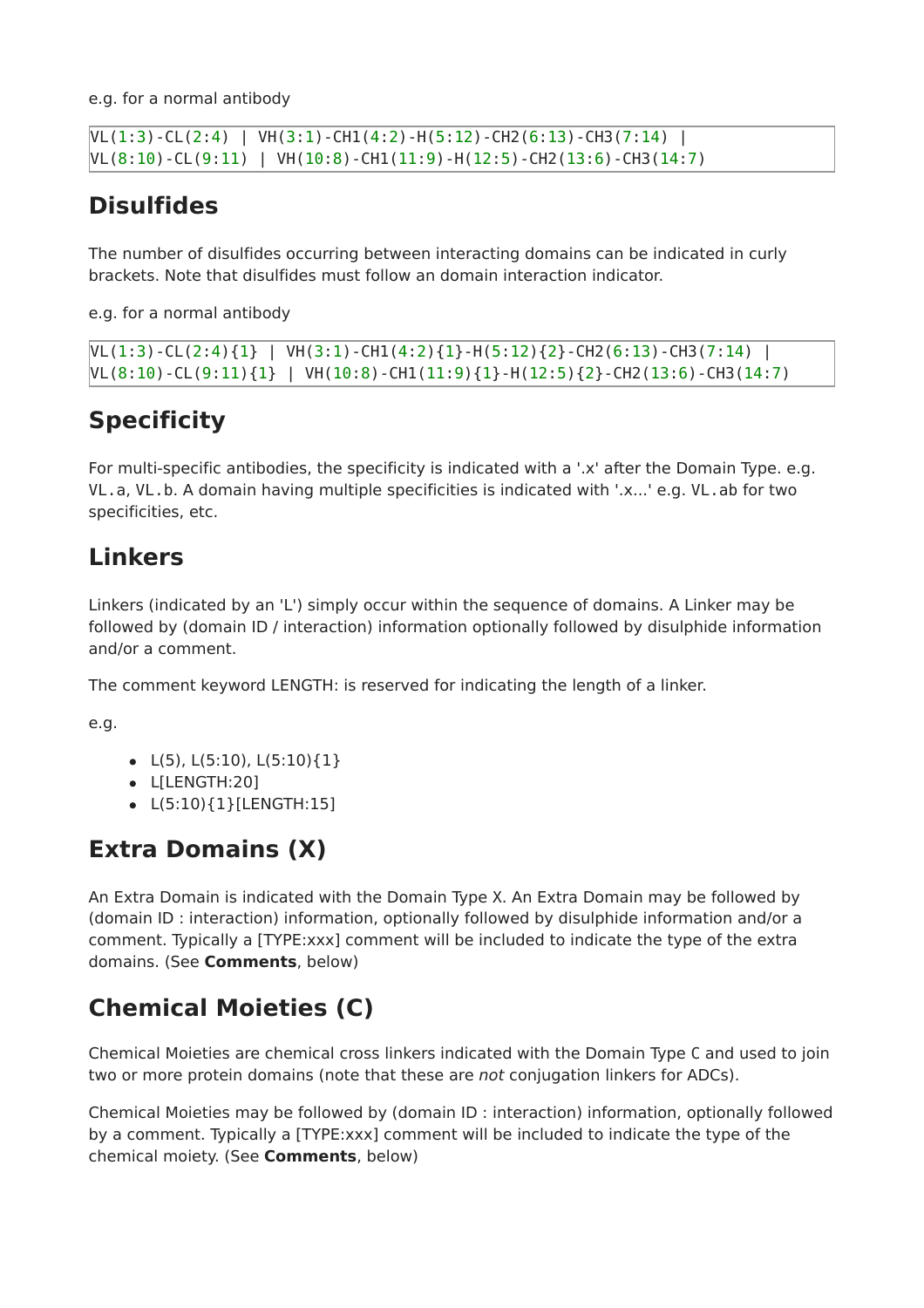# **Modifications**

Specific and general domain modifications can be indicated with the following symbols which must appear immediately after a Domain Type:

- ^ specific ADC site
- $\bullet$  > a 'knob' for domain pairing
- @ a 'hole' for domain pairing
- $\bullet$  + a positive charge for domain pairing
- \_ a negative charge for domain pairing (note this is an underscore, since the is reserved for connections between domains)
- ! used after a CH2 domain to indicate that it is not glycosylated
- $*$  a general modification (which may then be explained by a comment)

e.g.

| $\cdot$ 14)<br>CH3( |  |  |
|---------------------|--|--|
| CH3@(14:7)          |  |  |

Where a modification occurs to a variable domain where the specificity is also indicated, the modification is described before the specificity.

e.g.

| VL*<br>$\sim$<br>$\overline{\phantom{a}}$<br>ึ<br>-- -- |  |  |
|---------------------------------------------------------|--|--|

Thus a bispecific antibody using a knob-into-hole for heavy chain pairing and charges for light chain pairing might be:

```
VL.a(1:3)-CL+(2:4){1}\text{VH.a}(3:1) - CH1 (4:2)\{1\} - H(5:12) \{2\} - CH2(6:13) - CH3>(7:14) |
VL.b(8:10)-CL(9:11){1}]
VH.b(10:8)-CH1+(11:9){1}-H(12:5){2}-CH2(13:6)-CH3@(14:7)
```
A modification in CH2 to enhance FcRn binding would be:

```
CH2*[MOD:ENHANCEFCRN]
```
#### **Comments**

Comments (each preceded by a keyword) may be added in square brackets and appear last in the set of qualifiers after a Domain Type. e.g. VL.a(1:3)[ANTI:CD3]

Multiple comments may appear as a comma-separated list, or in separate sets of square brackets. e.g. VL\*.a(1:3)[ANTI:CD3,MOD:PI] or VL\*.a(1:3)[ANTI:CD3][MOD:PI]

The following keywords are currently allowed for comments:

- ANTI: Gives the specificity (free text)
- MOD: Used to indicate the type of a modification only a restricted list is allowed
- TYPE: Used with Extra Domains and Chemical Moieties to indicate what they are only a restricted list is allowed
- LENGTH: The length of a domain (typically of a Linker)
- NOTE: Any other comment (free text, must appear last in a list of comments)